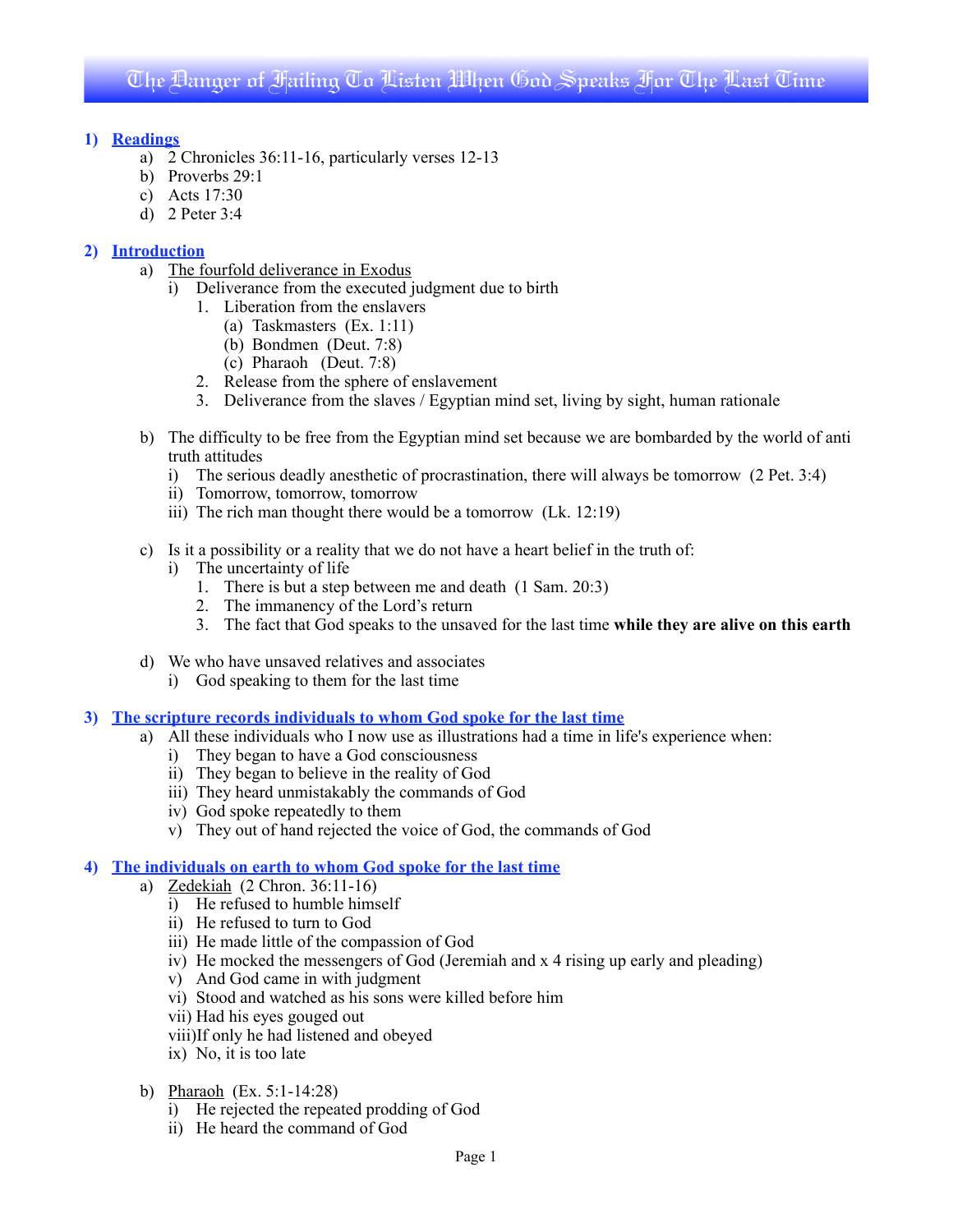## The Danger of Failing To Listen When God Speaks For The Last Time

- iii) He saw the power of God in judgment and mercy, but he hardened his head
- iv) His last words, Ye shall see my face no more
- v) Moses turned his back on him
- vi) Judgment was settled and now it was only a matter of time
- vii) Stood by the side of his sons casket, his dead body
- viii)It was too late
- c) People of Noah's day (2 Pet. 2:5)
	- i) Noah had preached for possibly 100 years, but they disbelieved
	- ii) It had never happened before and they did not believe it would happen now
	- iii) They rejected the **only** way of salvation, the ark (Gen. 6:15)
	- iv) God waited (I suggest) with an open door seven days (Gen. 7:4)
	- v) The door was shut (Gen. 7:16)
	- vi) Judgment was settled and now it was only a matter of time
	- vii) The rain began to fall, the foundations of the earth were broken up
	- viii)Too late to weep, etc.
- d) Belshazzar (Dan. 5:5-6)
	- i) A man to whom God spoke when judgment was about to fall, no time for repentance
	- ii) The religious leaders of the world could not give the understanding, there was needed a man with God's understanding (Dan. 5:7-8; 17-30)
	- iii) How well he knew of God's humbling His grandfather Nebuchadnezzar (Dan. 5:18-19)
	- iv) But how he mocked God in the use of the holy vessels (Dan. 5:1-4)
	- v) God spoke in the midst of revelry, the starkness of eternity became real
	- vi) But this man had rejected the warnings and now God speaks condemnation

#### **5) Never a word from God to the unsaved after death**

- a) In Luke 16:19-26 a man gets a message from the a man in hell
	- i) A great gulf fixed
	- ii) There is no transference of place
	- iii) And there is no repentance in this man
- b) A word from God to man in transit into Hell
	- i) I never knew you, depart from me (Matt. 7:23)
	- ii) The Great White Throne and not a recorded word from God, the frightening silence of God (Rev. 20:11-16)

#### **6) One thing possibly more frightening that God speaking for the last time, it is the:**

- a) Ignorance of not knowing when that last time is.
	- i) Ignorance is frightening
	- ii) I remember being inside a lighthouse when the foghorn suddenly started, the noise was frightening
	- iii) In the bush, pitch blackness, the darkness was frightening
	- iv) The thunders, not told what they are, so frightening because of the unknown
- b) What if this is the last time God will speak to you this side of eternity
	- i) What if  $\ldots$ .
	- ii) The wisdom in getting ready for the fastest non returning trip you will ever take

#### **7) How can I know if God is speaking or if it is just emotion?**

- a) God uses our intelligence to make us aware of dangers and to respond
- b) Am I sincere is accepting this possible last invitation?